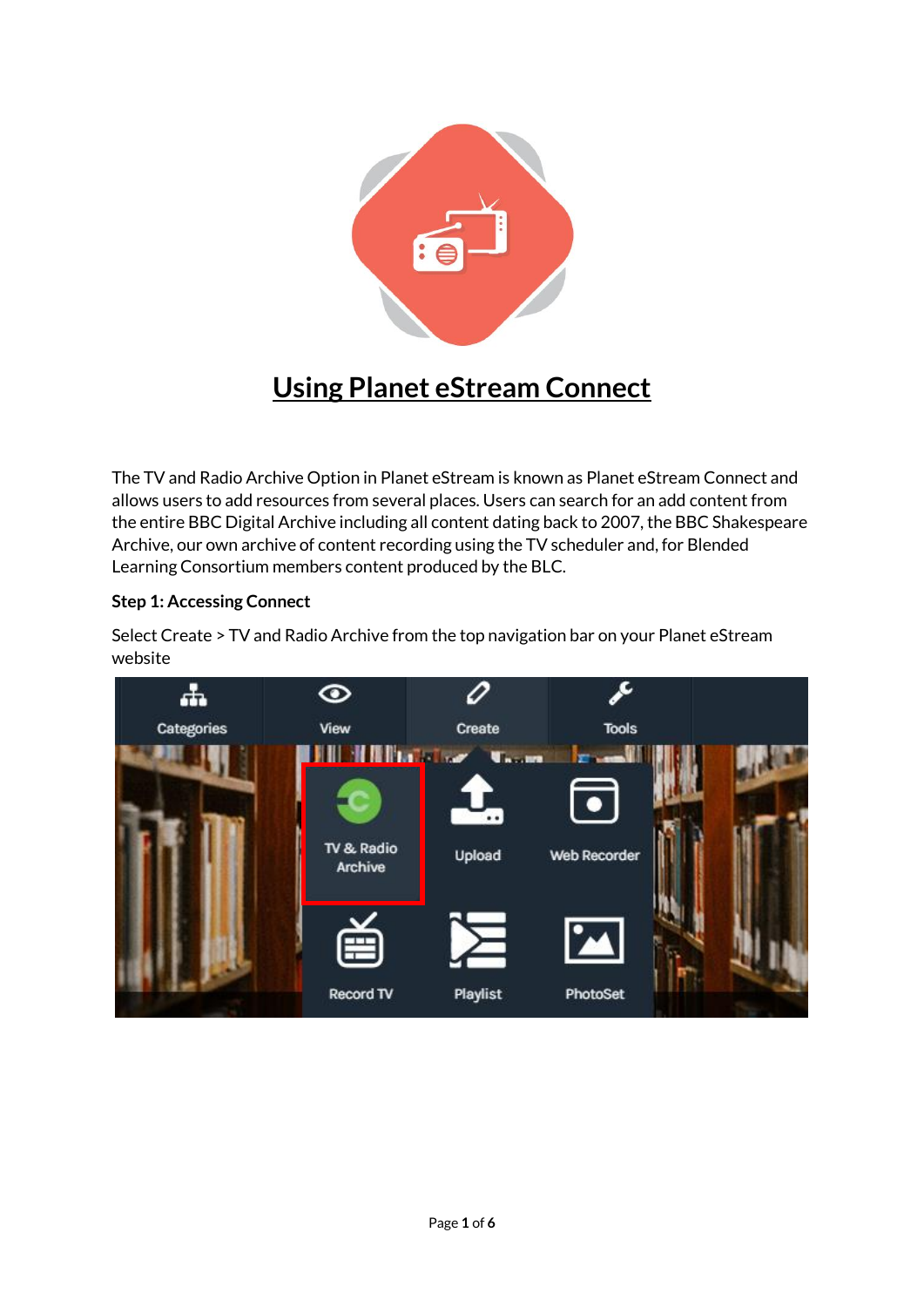#### **Step 2: Searching for Content**

Enter any relevant search terms in the main search bar. You can filter by TV or Radio, channel and broadcast date. To complete the search, use the magnifying glass icon.

|                    | Search our extensive archive of over 2 million broadcast TV and radio programmes and discover educational content to add to your Planet eStream Media Library | FC connect<br>$TV \&$ Radio Archive             |                             |                          |                        |  |
|--------------------|---------------------------------------------------------------------------------------------------------------------------------------------------------------|-------------------------------------------------|-----------------------------|--------------------------|------------------------|--|
| <b>Simon Reeve</b> |                                                                                                                                                               | $\nabla$ FILTERS                                |                             | ⊗<br>Ê<br><b>Details</b> | m.<br><b>Subtitles</b> |  |
|                    | TV                                                                                                                                                            | Radio                                           | 画<br><b>Select Channels</b> |                          |                        |  |
|                    | Order By                                                                                                                                                      | <b>Broadcast From</b>                           | <b>Broadcast To</b>         |                          |                        |  |
|                    | Relevance                                                                                                                                                     | dd/mm/yyyy                                      | dd/mm/yyyy                  |                          |                        |  |
|                    | <b>Hide Requested Items</b><br><b>Reset Filters</b>                                                                                                           |                                                 |                             |                          |                        |  |
|                    |                                                                                                                                                               | <b>Show Blended Learning Consortium Content</b> |                             |                          |                        |  |

You can also locate content by scrolling down and viewing the most popular content that has been adding from Planet eStream Connect by other users recently.

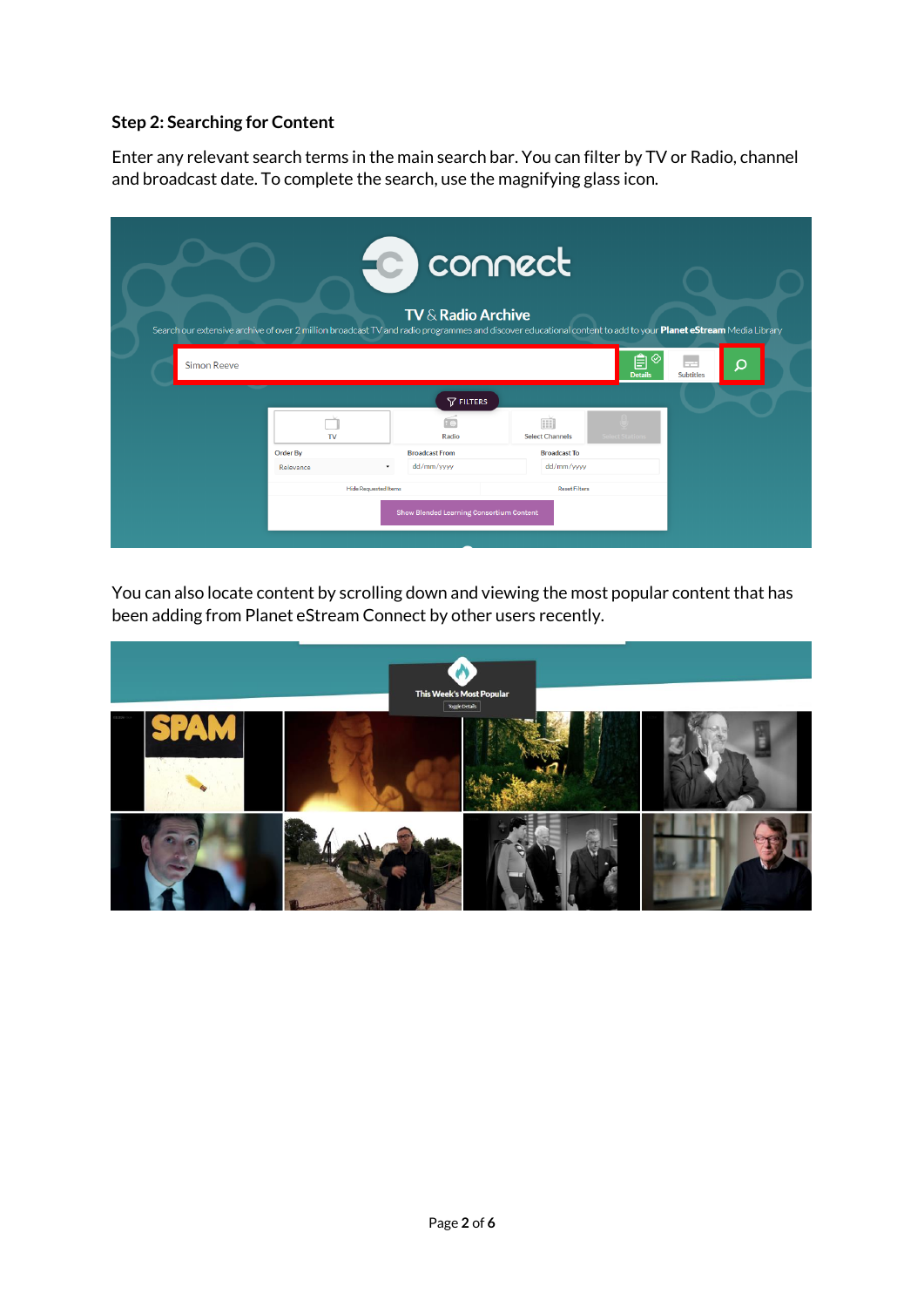#### **Step 3: Viewing Searching Results**

The system will return all results that match your search terms. These results are returned by matching words in your search to corresponding words in the Title or Description of items within the archive.

Import to Planet eStream will show any content broadcast as a one-off whereas series' will be included as collections.

When you select show collection, all of the episodes available will be displayed and you can then record just certain episodes or all of these.



## **Step 5: Adding Content**

Select Import to Planet eStream to add an individual item or Add to Import List to select multiple items to be added at the same time.

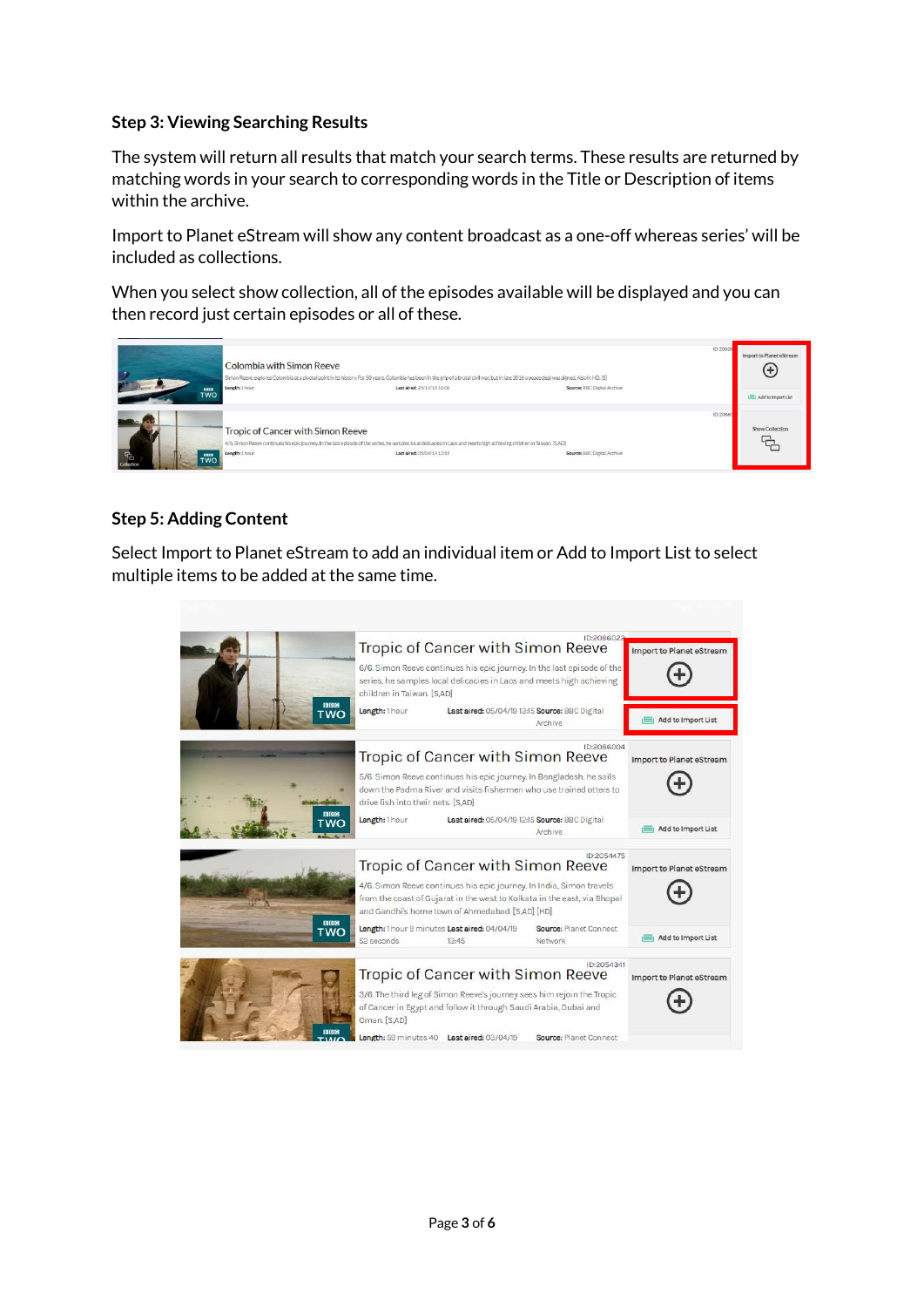If selecting Import to Planet eStream, the following box will be shown. Most of the programme information will be filled in for you. You will just need to categorise the content that you are adding and complete any additional meta-data fields. Then click Create

| Import to Planet eStream                                                                                                                                                                                                                                                                                                                                                                                                                                   |                                                                                                                                                                                                                          |
|------------------------------------------------------------------------------------------------------------------------------------------------------------------------------------------------------------------------------------------------------------------------------------------------------------------------------------------------------------------------------------------------------------------------------------------------------------|--------------------------------------------------------------------------------------------------------------------------------------------------------------------------------------------------------------------------|
| <b>Details</b>                                                                                                                                                                                                                                                                                                                                                                                                                                             | <b>Options</b>                                                                                                                                                                                                           |
| <b>Title</b><br>This field will be automatically populated by the Planet eStream Connect Service.<br>Description<br>This field will be automatically populated by the Planet eStream Connect Service.<br><b>Broadcast Date</b><br>This field will be automatically populated by the Planet eStream Connect Service.<br><b>Broadcast Channel</b><br>This field will be automatically populated by the Planet eStream Connect Service.<br>Tags<br>Staff Only | Select the Publishing Policy for the Freeview Recording<br>to be added to.<br><b>Local Content</b><br>Select to make the content private<br>Private<br>Select Categories to add this item to<br><b>Select Categories</b> |
| yes<br>no<br><b>External access</b><br>yes<br>no<br>Certification<br>U<br>PG<br>Licence<br><b>Please Select</b><br>٠                                                                                                                                                                                                                                                                                                                                       | Set expiry date for media<br>dd/mm/yyyy                                                                                                                                                                                  |
| Staff Only CPD<br><b>Yes</b><br><b>No</b><br>Create                                                                                                                                                                                                                                                                                                                                                                                                        | cancel                                                                                                                                                                                                                   |

The Import List will be display at the top of the screen on the list icon, which will indicate the number of items that are waiting to be added from the Import List

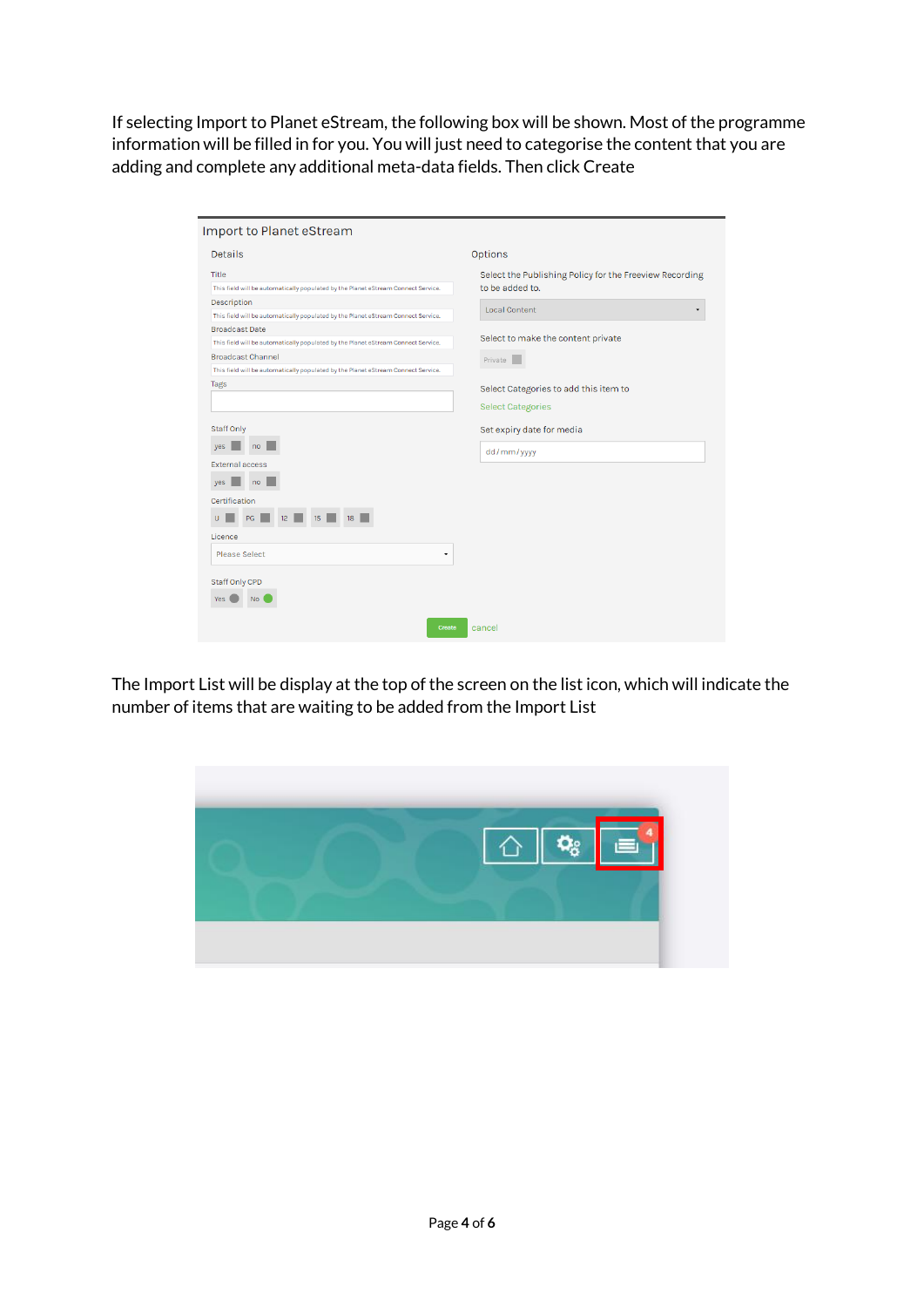To add all items from the Import List, select Import All. Alternatively, you can add items individually by selecting Import. In both scenarios you will be presented with the import screen shown above. When adding from the import list, you will also be able to create a new playlist of all items in the import list. This is useful for series of content or multiple pieces of content relevant to a certain topic.



## **Step 6: Advanced Subtitle Searching**

The standard search tools will find results based on searches matching words in the title or description of programmes in the archive. When searching for specific, topical words, for example 'Photosynthesis' the system will return less results. The subtitle search tool searches for words spoken in a programme by the narrator, presenter or actor.

On the search bar swap from Details to Subtitle and then hit the magnifying glass to start the search.

![](_page_4_Picture_5.jpeg)